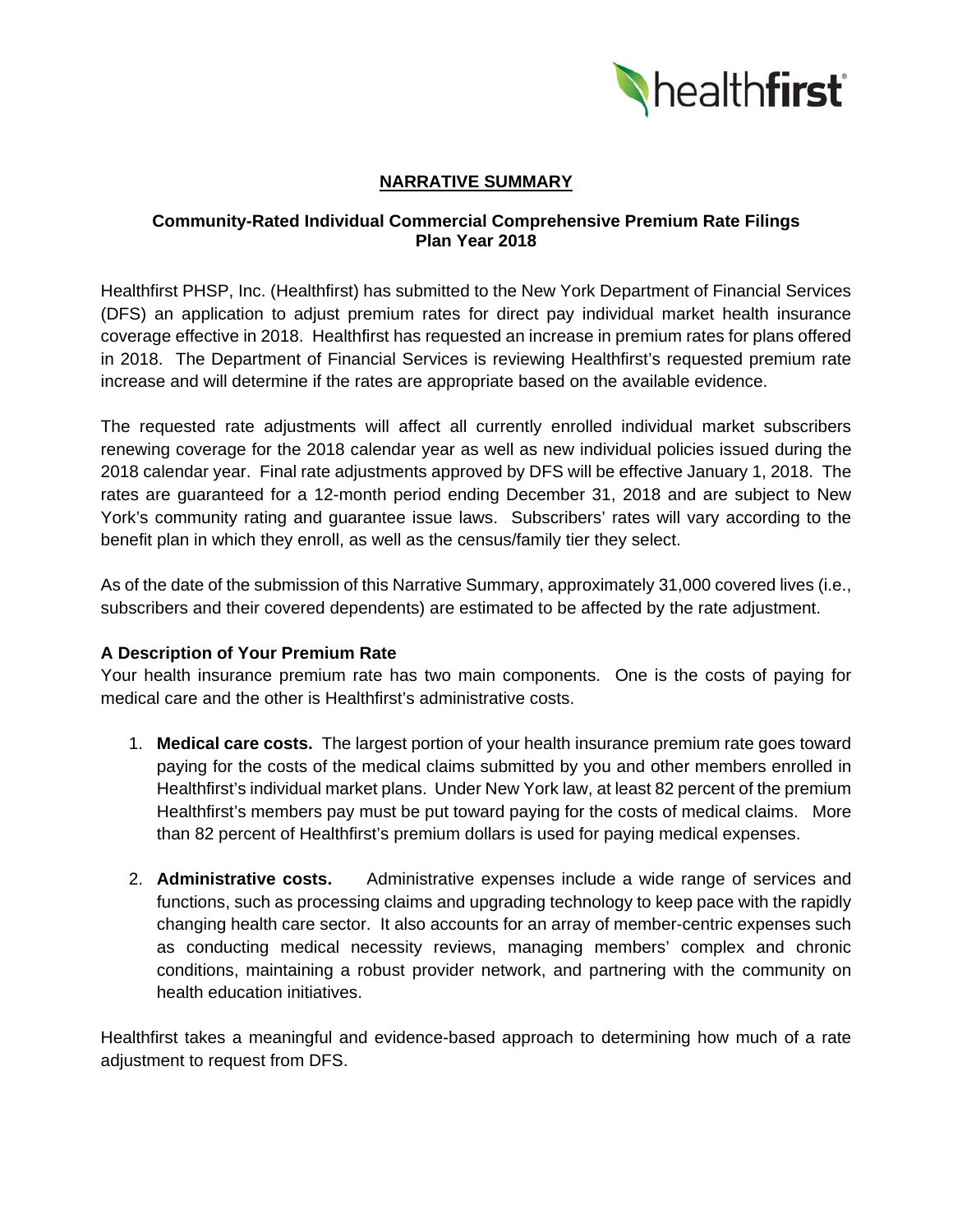# **Your Rate Adjustment Explained**

Healthfirst is applying for a rate adjustment to account for marketplace trends and to reflect actual and anticipated claims costs. While several market forces continue to drive health care costs higher more generally, Healthfirst continues to strengthen the effectiveness of its care management and quality improvement programs and robust network.

Healthfirst is requesting a higher rate for 2018 because several market forces continue to drive health care costs higher. These forces include:

- Cost increases for inpatient hospital, outpatient hospital, and physician services
- Cost increases for prescription drugs, including the increased use of expensive specialty prescriptions.
- Reductions in federal subsidies (reinsurance) to cover medical costs.

Healthfirst is requesting increases by benefit plan and region (New York City [NYC] and Long Island [LI]), which are summarized in the table below.

| <b>Plan Name</b>                         | <b>Requested Increase</b> |
|------------------------------------------|---------------------------|
| <b>Healthfirst Platinum Leaf</b><br>&    | NYC: 27%                  |
| <b>Healthfirst Platinum Leaf Premier</b> | LI: 34%                   |
| <b>Healthfirst Gold Leaf</b><br>ጼ        | <b>NYC: 20%</b>           |
| <b>Healthfirst Gold Leaf Premier</b>     | LI: 28%                   |
| <b>Healthfirst Silver Leaf</b><br>&      | <b>NYC: 19%</b>           |
| <b>Healthfirst Silver Leaf Premier</b>   | LI: 27%                   |
| <b>Healthfirst Bronze Leaf</b><br>&      | <b>NYC: 18%</b>           |
| <b>Healthfirst Bronze Leaf Premier</b>   | LI: 26%                   |
| <b>Healthfirst Green Leaf</b>            | <b>NYC: 18%</b>           |
|                                          | LI: 26%                   |